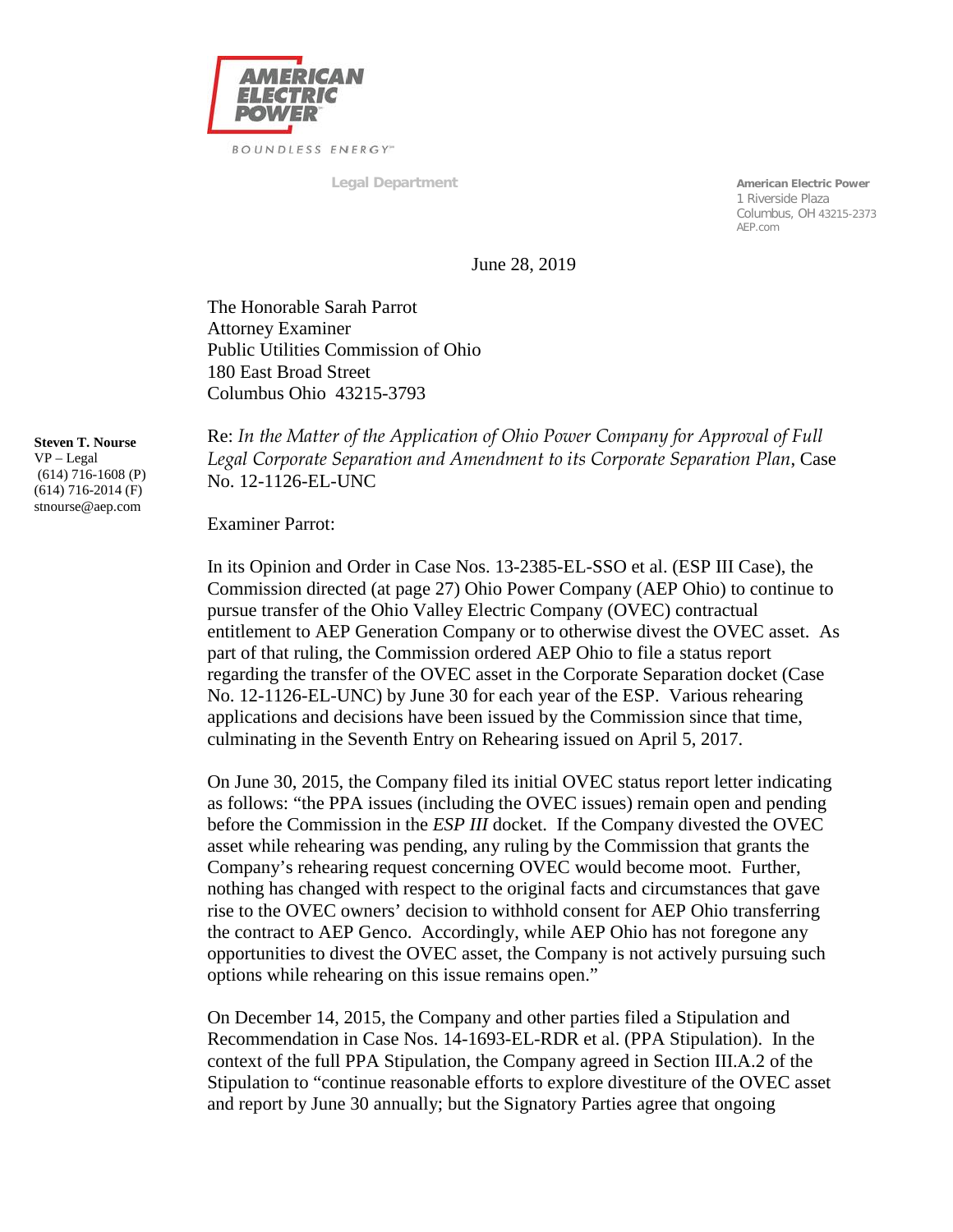inclusion of the OVEC PPA in the PPA Rider is not dependent upon a successful divestiture of the OVEC asset." The Commission modified and adopted the PPA Stipulation in its March 31, 2016 Opinion and Order without affecting Section III.A.2.

In Case Nos. 16-1852-EL-SSO et al., the Commission approved a Stipulation and Recommendation dated August 25, 2017 providing (in Paragraph III.E) that this annual report would continue to be filed annually by June 30 during the ESP IV term.

Nothing has changed with respect to the original facts and circumstances that gave rise to the OVEC owners' decision to withhold consent for AEP Ohio transferring the contract to AEP Genco. Accordingly, while AEP Ohio has not foregone any opportunities to divest the OVEC asset, there are no new developments or opportunities to report at this time.

Thank you for your attention to this matter.

Respectfully Submitted,

*/s/ Steven T. Nourse*

cc: Parties of Record